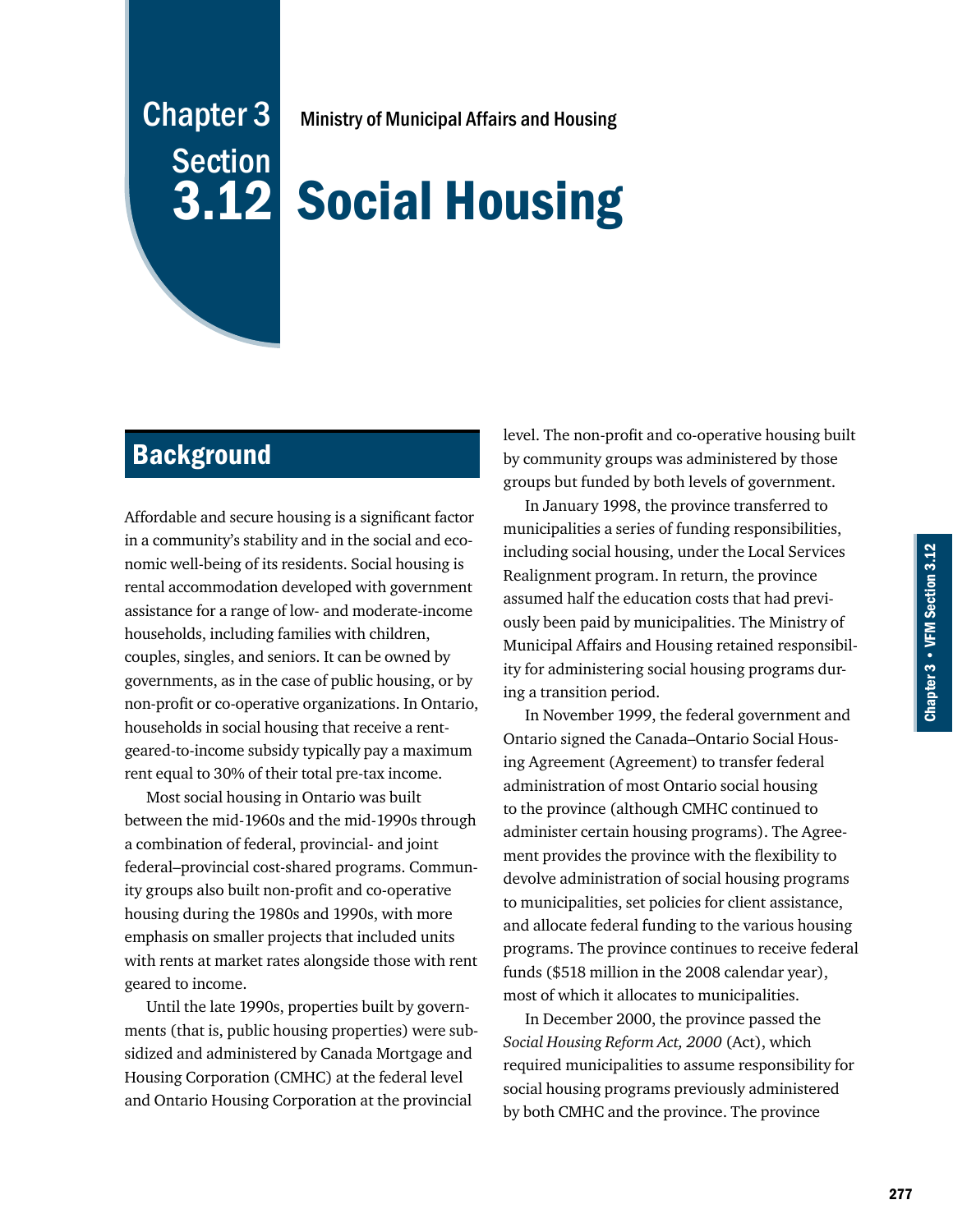designated 47 regional Consolidated Municipal Service Managers (Service Managers), who also deliver such other services as social assistance and child care, to administer social housing programs at the local level. In bigger cities, the municipal government itself is the Service Manager; in smaller centres, a single Service Manager administers services for a combined group of municipalities and counties. Ontario is the only province to have passed on to municipalities the responsibility for funding and administering social housing.

As of the end of 2008, there were about 260,000 units of social housing in Ontario, consisting of 100,000 public-housing units and 160,000 nonprofit and co-operative units. Although no formal figures were available, the asset value of the province's social housing stock was estimated to be approximately \$40 billion.

# Audit Objective and Scope

The objective of our audit was to assess whether the Ministry of Municipal Affairs and Housing (Ministry) had adequate systems and procedures in place to:

- measure and report on its effectiveness in helping to provide, in partnership with the federal and municipal governments, sufficient numbers of well-maintained social housing units; and
- ensure that funds provided for selected housing programs are managed with due regard for economy and efficiency, and in compliance with legislative and program requirements.

Our audit included research into the practices of other jurisdictions, a review of documentation, and interviews with ministry staff and some of the 47 Consolidated Municipal Service Managers (Service Managers) to obtain their views on the delivery of social housing programs. We also sent surveys to all 47 Service Managers and received responses from about half of them. We also interviewed

external stakeholders, including the Association of Municipalities of Ontario, Social Housing Services Corporation, the Ontario Non-Profit Housing Association, Toronto Community Housing Corporation, and Canada Mortgage and Housing Corporation for their input on how housing programs could be improved.

Our work also included a review of relevant audit reports issued by the Ministry's internal auditors. Since they had not conducted any recent work in the areas covered by our audit, their reports did not result in a reduction of the scope of our audit or extent of our procedures.

# **Summary**

From both a value-for-money perspective and from the perspective of those who live in it, it is critical that social housing be maintained in good condition. As well, sufficient and affordable social housing can have a significant impact on the health and safety of those Ontarians who depend on subsidized housing for a place to call home. While responsibility for this has been largely delegated by legislation to municipalities since 2000, it is in the province's long-term interests to monitor how well the province's social housing stock is being managed by Consolidated Municipal Service Managers (Service Managers).

However, despite the change in responsibilities, there has been no provincial strategy to help ensure long-term sustainability of sufficient numbers of well-maintained social housing units. Accordingly, other than ensuring that any federal or provincial housing agreements and other requirements are being adhered to, the Ministry collects little information on how well the \$40 billion in social housing stock is being maintained or whether there is an adequate supply to meet the local needs. We identified a number of issues about which we believe the province should be better informed to enable it to monitor how well social housing is being managed,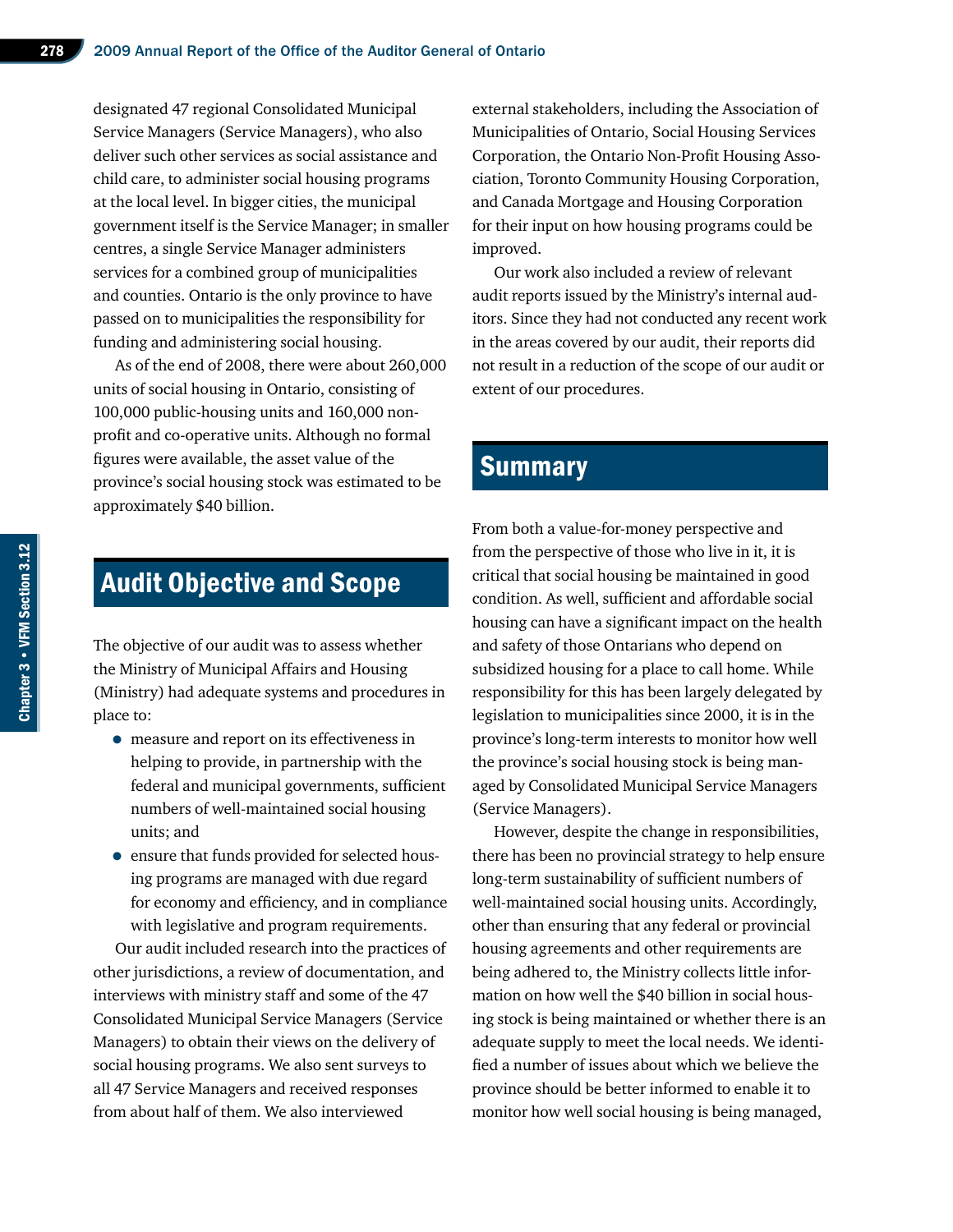especially given the province's recent commitment to provide municipalities with more than \$600 million (its half of the \$1.2 billion federal–provincial economic stimulus package provided to it) for new and existing housing programs. Some of these issues include:

- As of December 2008, the number of households on waiting lists for social housing across the province totalled about 137,000. In many urban centres, the average wait time to secure accommodation was more than five years and one municipality had reported a wait time of 21 years for all categories except seniors.
- Some large municipalities reported that as units became available, 25% to 40% were usually allocated to special-priority tenants, such as victims of abuse, who require complex social-support services. However, housing providers often do not have the capacity to provide security and complex support to such special needs tenants, nor were security and services for such tenants well co-ordinated with other programs.
- The deteriorating condition of the social housing stock, particularly the public-housing portfolio, whose units are an average of 40 years old, has been a significant and growing concern for municipalities. In 2006, for instance, the Toronto Community Housing Corporation conducted a building-condition assessment, which identified immediate capital-repair needs of \$300 million for its 60,000 social housing units. However, the Ministry had no up-to-date and reliable information on a province-wide basis of the overall condition of the social housing stock or of the assetmanagement practices of Service Managers.
- A large number of the federal government's funding agreements with housing providers will start to expire in 2015, with no guarantee they will be renewed. Without continued funding, some existing social housing projects will not be financially viable. However, Service Managers will still be required by law to

maintain the prescribed minimum number of housing units. The Ministry had no firm plans to address Service Managers' concerns regarding the possible ending of federal funding.

- In partnership with the federal government, Ontario has in recent years provided Service Managers with some additional funding for new housing programs. Although the Ministry monitors whether Service Managers comply with program requirements, there was a general lack of reporting on the success of these programs. We determined, for example, that although one such program did increase the supply of housing, the stipulated rent to be charged meant that more than half the units would not be considered affordable for households on waiting lists, or those eligible to be on the lists.
- As part of a federal–provincial economic stimulus package, both levels of government announced in March 2009 they would share equally in funding \$1.2 billion in new investments in social and affordable housing over the next two years. Improvements to the Ministry's system for monitoring these expenditures will be needed to ensure these funds are spent cost-effectively and achieve the desired impact.

### Overall Ministry Response

The Ministry of Municipal Affairs and Housing welcomes the observations and recommendations of the Auditor General and is committed to making continuous improvement in meeting its mandate. The Ministry recognizes the integral role of safe and affordable housing in the health and safety of Ontarians and is focused on supporting our municipal partners as they administer social housing in Ontario.

Since devolution in 2001, all housing partners, including the province, have been maturing in their new roles in administering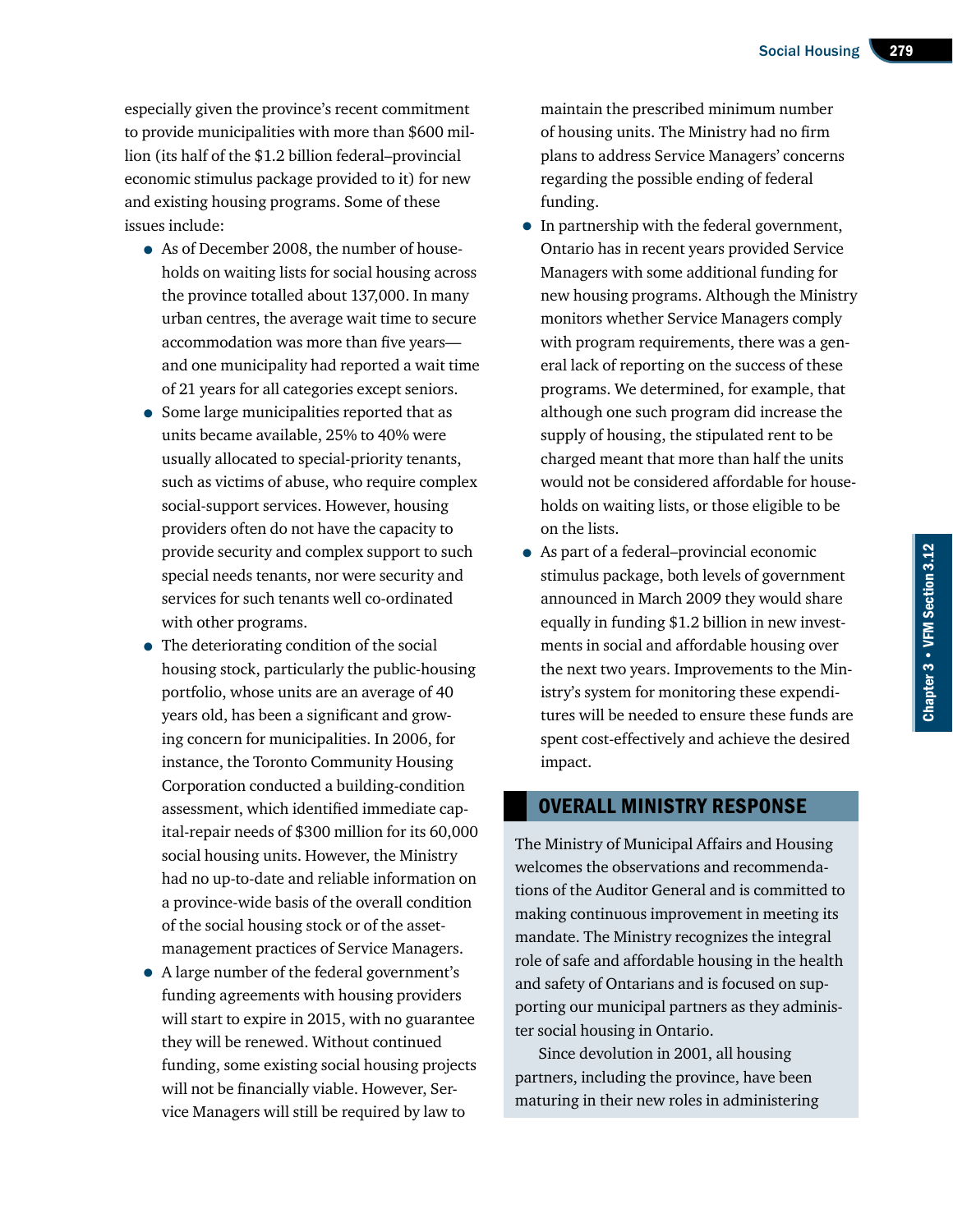social housing in Ontario. The recent Provincial Municipal Fiscal and Service Delivery Review confirmed that the province would not upload responsibility for social housing from the Service Managers. The review recommendations supported continued municipal funding and administration, while the province will provide the opportunities to free up additional funds for social housing. The role of the province to oversee the success of the program has also evolved and the Ministry is committed to effectively meeting this role.

# Detailed Observations

# Compliance with Agreement and **LEGISLATION**

The Canada–Ontario Social Housing Agreement (Agreement) with the federal government establishes certain reporting requirements that the Ministry of Municipal Affairs and Housing (Ministry) is required to follow. Specifically, the Ministry must submit an annual performance report to the federal government and undertake annual audits and periodic program evaluations. The annual performance report must include information on the amount of funding for each program, the number of households assisted, and the average income of those receiving assistance.

In addition, under the provincial *Social Housing Reform Act* (Act), Consolidated Municipal Service Managers (Service Managers) are required to fulfill a number of key responsibilities that include:

- maintaining the prescribed minimum number of housing units;
- establishing and administering waiting lists;
- providing rules about eligibility and priority rules, creating occupancy standards, and ensuring adherence to these rules and standards;
- reporting on projects in difficulty;
- providing subsidies to, and oversight of, housing providers; and
- reporting on compliance with social housing obligations to the province.

To help ensure compliance with the federal and provincial requirements, the Ministry requires Service Managers to submit a Service Manager Annual Information Return (Return). Service Managers must state in the Return the expenditures incurred for each housing program, provide certain supplemental information, and confirm their compliance in key areas such as maintaining the prescribed number of housing units and a centralized waiting list. An external auditor hired by the Ministry must verify Returns and issue an audit opinion to CMHC on the federal money spent.

We found that the Returns were being verified and, based on the opinion of the ministryappointed auditor, the province and municipalities were in compliance overall with the Agreement and legislation.

# Provincial Strategy on Social **HOUSING**

Service Managers currently have primary responsibilities for funding and administering social housing programs. Even so, social housing is a shared responsibility and the Ministry, in partnership with the federal and municipal governments, is accountable to Ontarians for providing sufficient and wellmaintained social housing across the province.

Despite the significant change in the responsibilities for delivery of social housing, however, there had been no provincial strategy to address potential issues that could affect the provision of sufficient and well-maintained housing in the province. Beyond the annual compliance-reporting process, the Ministry had not adequately overseen the success of municipal service delivery.

A provincial strategy is needed to define the Ministry's roles, set measurable goals and program priorities, assess risks and options to manage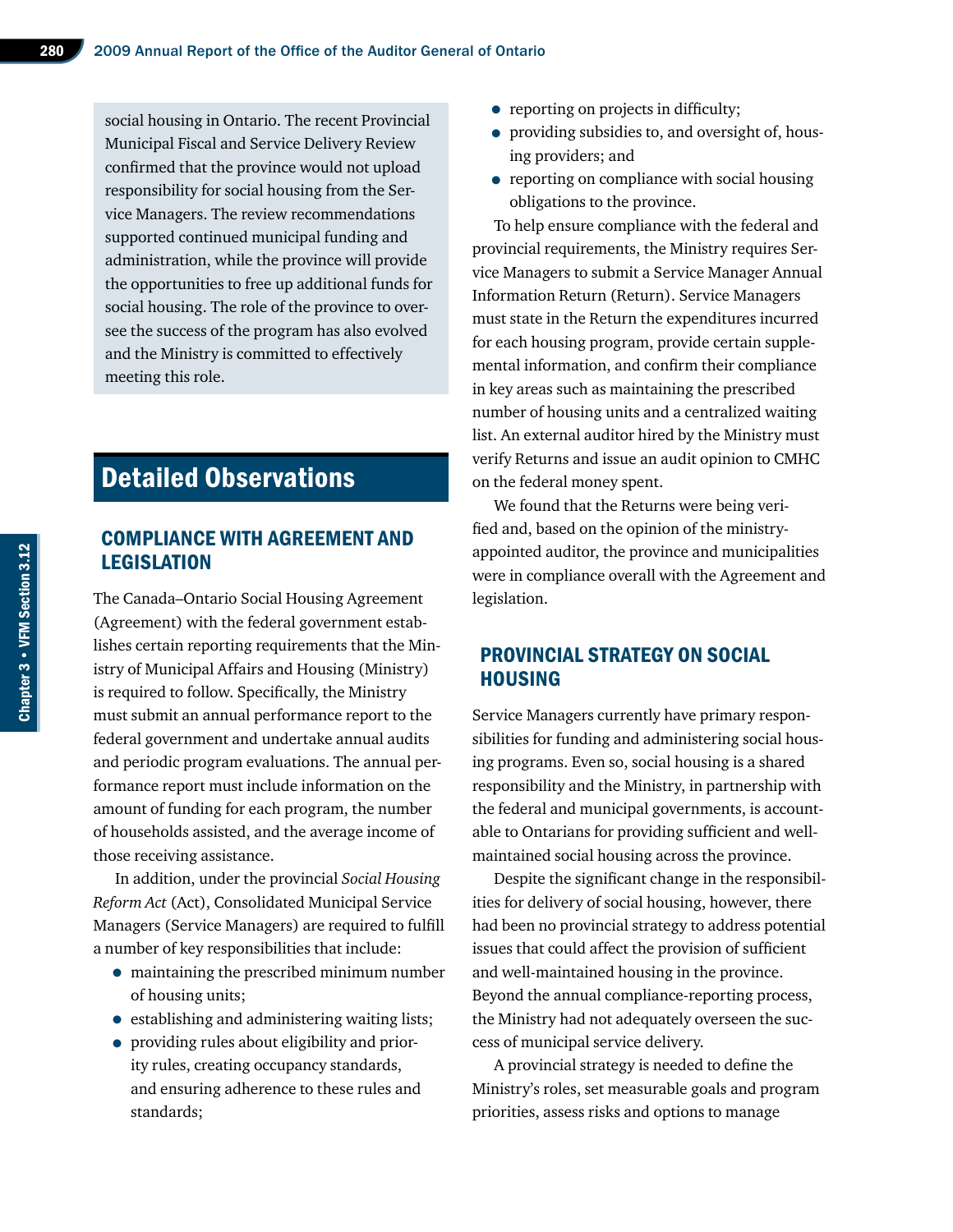the risks, determine the resources required, and measure the impact of the Ministry's contribution to social housing. In the Ministry's recent Resultsbased Plan (Plan), a document that all Ontario government ministries are required to submit to help ensure their programs achieve the desired outcomes, the Ministry had identified several goals and the various activities on which it intended to report. However, we found these goals and activities as reported to be overly broad, with no measurable outcomes. For example, one of the activities identified was the maintenance and upgrading of aging social housing units—but the Plan established no targets or benchmarks for success.

The need for a provincial strategy was underscored in May 2006, when a consultant engaged by the Ministry to conduct an evaluation of its social housing programs noted a number of issues similar to the ones we observed. The consultant's evaluation, required under the Canada–Ontario Social Housing Agreement, noted, among others, the following issues:

- a lack of strategic performance measurement across Ontario's social housing programs;
- the absence of province-wide benchmarks, metrics, and objectives for social housing; and
- a lack of strategic-planning initiatives to address issues, including emerging capital requirements, increasing operating costs, and demographic and economic changes that may affect long-term sustainability.

It has been three years since these issues were identified but little action has been taken to date to address them.

In this regard, a number of municipalities had developed a local strategic plan to address the issues within their communities. Our review indicated some of these plans were comprehensive and could be useful to the Ministry in developing a strategic plan. Other municipalities could also find them helpful as a guide to best practices.

# Recommendation 1

To better define and fulfill the province's roles for ensuring sustainable, well-maintained social housing, the Ministry of Municipal Affairs and Housing should:

- establish a comprehensive strategic plan that includes measurable goals and performance outcomes;
- work with municipalities to ensure a coordinated and integrated housing strategy within the province, and gather the information necessary to monitor progress on the strategy and on the goals and outcomes established; and
- consider requiring all Consolidated Municipal Service Managers to develop local strategic plans, and encourage the sharing of best practices in developing such plans.

# Ministry Response

The Ministry agrees and has already completed over 13 public consultations with key stakeholders across the province to initiate the development of a Long-term Affordable Housing Strategy. As part of the exercise in developing the Strategy, the Ministry has been working with its municipal partners to develop socialhousing performance measures. The Ministry expects to release the Strategy in 2010. The Ministry will collect the information necessary to monitor progress on the Strategy and on the goals and outcomes established. As part of the Strategy, the Ministry will consider requiring municipal service managers to develop local strategic plans.

The Ministry currently requires municipalities to report annually financial and statistical information on various municipal services they provide. In addition, social housing performance measures will be established and all municipalities will be required to report on the measures annually.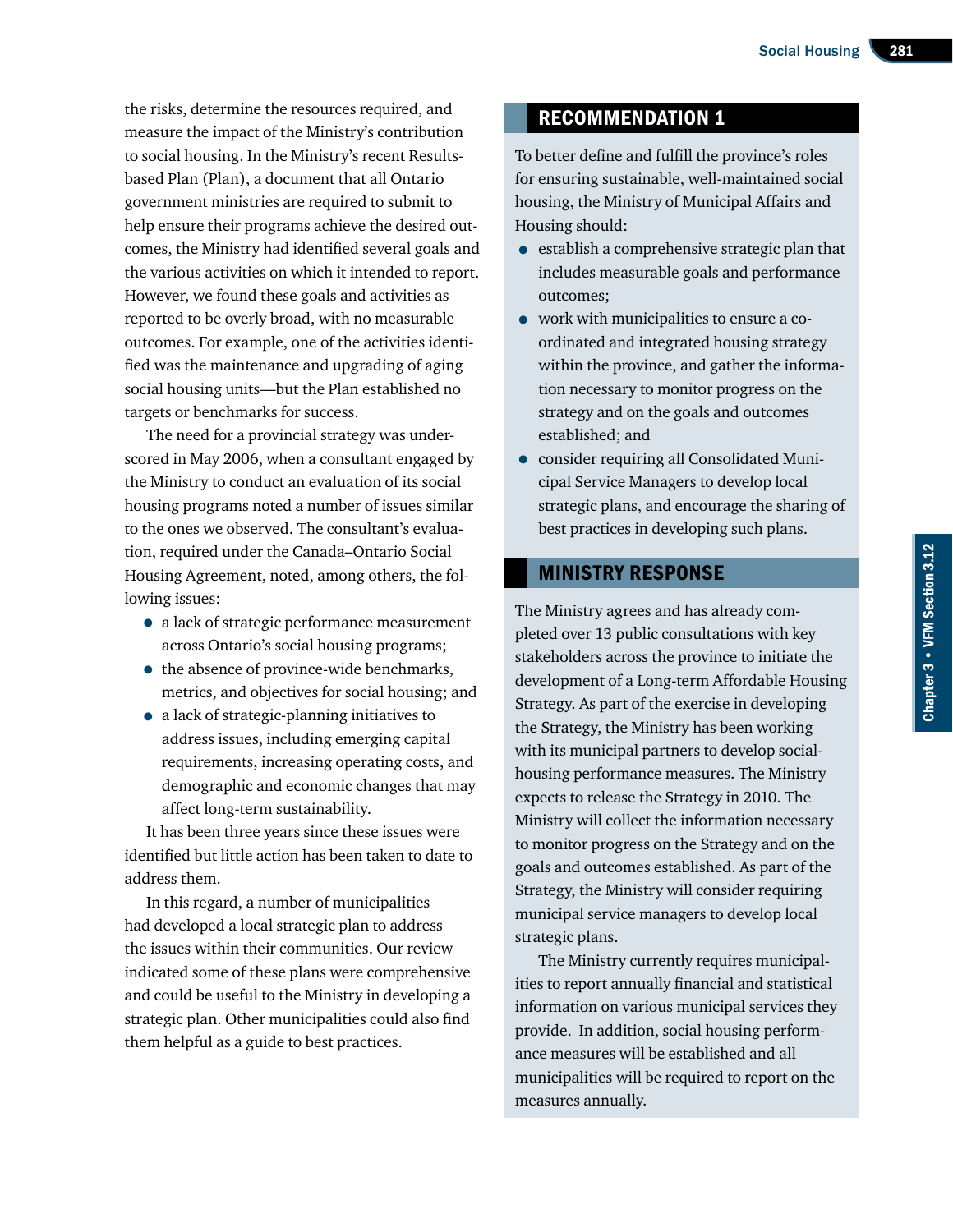# Sufficient and Well-Maintained Social Housing

Effective provincial oversight is needed so that the Ministry can make informed funding decisions and take appropriate, timely action on systemic issues affecting the provision of social housing. Further, good management information is needed to support the Ministry's oversight activities. As indicated in the previous section, the level of provincial oversight had been minimal since devolution. Consequently, there was little management information available at the Ministry. We identified a number of significant issues that had not been adequately addressed since devolution.

The following sections contain a discussion of some of these issues.

#### Waiting Lists for Social Housing

Much of the information available to the Ministry came from the annual Returns submitted by Service Managers. In addition to financial information, Service Managers are asked to confirm that they complied with the provincial requirement for maintaining the prescribed number of housing units and to provide supplemental information.

One piece of supplemental information provided by Service Managers related to prospective tenants on waiting lists, which, according to the latest Returns, stood at about 137,000 province-wide as of December 2008.

However, there was only limited additional information at the Ministry about the waiting lists. During our audit, we gathered additional information on the breakdown and length of the waiting list, as shown in Figure 1.

Overall, the size of the province-wide waiting list has remained fairly stable over the past five years. However, the list could include households that have given up because of the lengthy wait times and others that could have been placed on more than one list. Many urban centres have wait times of five or more years for new applicants—and one reported wait times of up to 21 years for all applicants except seniors.

Conversely, we noted that some Service Managers reported vacancy rates ranging from 0% to more than 5%, with a few smaller jurisdictions as high as 12%. Several also had a high vacancy rate despite a lengthy waiting list. Although some vacancies are temporary and unavoidable, a persistently high vacancy rate could be attributable to such reasons as lack of demand, a mismatch between size of units and demand, or, in extreme cases, units that were unusable because of poor safety and sanitary conditions. The Ministry did not monitor or assess the wait times and vacancy rates being reported by the individual Service Managers.

Some Service Managers and jurisdictions have developed extensive information processes to assess the demand and supply for social housing. For example, information on the number and types of housing units, condition of housing stock, vacancies, and availability of special-needs housing would be useful to the Ministry in assessing social housing supply from a province-wide perspective. Data on population, by segment, number and composition of households, and income factors would also be useful in analyzing housing demand. Such information is critical for improving future housingprogram design to ensure that limited funds are directed to the areas of greatest housing needs.

# Co-ordination of Social Housing with Other Support Services

The order in which people on a waiting list get housing is chronological—first-come, first-served. The one exception to this rule under the *Social Housing Reform Act* is for special-priority applicants, who are primarily victims of abuse. Service Managers at some of the larger municipalities indicated that as units became available, between 25% and 40% of them were currently being occupied by these special-priority tenants, who require support services. Due to the urgent nature of their situations, the applicants on this list justifiably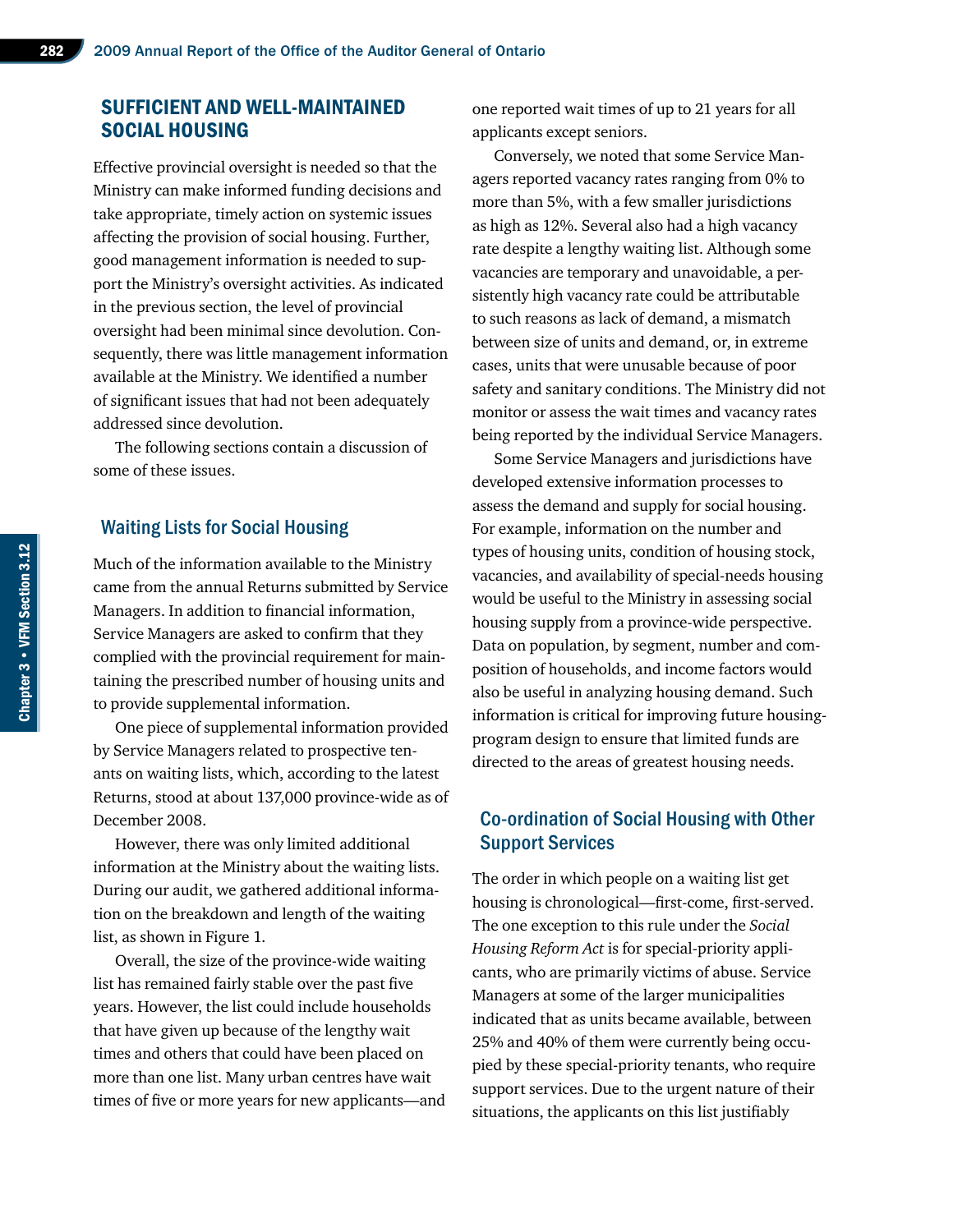| <b>Service</b> | Total # on          | <b>Expected Wait Time for New Applicants (Years)</b> |                |                    |                 |
|----------------|---------------------|------------------------------------------------------|----------------|--------------------|-----------------|
| <b>Manager</b> | <b>Waiting List</b> | <b>Overall</b>                                       | <b>Seniors</b> | <b>Non-seniors</b> | <b>Families</b> |
| А              | 66,600              | $4.5 - 6$                                            | 4.5            | 4.5                | 6               |
| B              | 13,328              | $7 - 21$                                             |                | 21                 | 21              |
| C              | 9,691               | $2.5 - 4.5$                                          | 2.5            | 4.5                | 4               |
| D              | 5,833               | $7 - 10$                                             |                | 10                 | 9               |
|                | 1,564               | $0.5 - 8$                                            | 0.5            | 8                  | $\mathfrak{D}$  |
|                | 1.447               | $4 - 13$                                             | 6              | 13                 | 4               |

#### Figure 1: Selected Wait-list Information, at December 2008

Source of data: Selected Consolidated Municipal Service Managers

receive priority for housing placement. Nevertheless, Service Managers indicated that many of these households also require complex social-support services and additional security arrangements, the provision of which most housing providers do not have the capacity to ensure.

In addition to special-priority housing, there were three provincial ministries that administer more than 20 other housing and related programs, including emergency shelters, housing for people with special health needs, and accommodations for the homeless. Service Managers indicated it had been difficult to co-ordinate their work and ensure special-needs tenants received the appropriate support services. Their view was reflected in a recent Provincial–Municipal Fiscal and Service-Delivery Review, which reported that the current system is a fragmented and inefficient approach to meeting client needs.

# Recommendation 2

To help provide sufficient social housing efficiently and make the most of available funding, the Ministry of Municipal Affairs and Housing should work with Consolidated Municipal Service Managers to:

• establish more comprehensive reporting of information on social-housing portfolios and wait times so this can be taken into consideration in addressing the housing needs of individual municipalities;

- identify ways to better and more equitably address the issue of lengthy wait times in many municipalities; and
- better co-ordinate housing and other support services with other provincial and municipal stakeholders.

# Ministry Response

The Ministry agrees and will consider the Auditor General's recommendation in the development of its Long-term Affordable Housing Strategy. While the Ministry currently collects information required to meet the terms of the *Social Housing Reform Act, 2000*, and its regulations, it will work with municipalities to identify and address other areas where additional and consistent information can benefit.

Support services are provided at the local level. In keeping with the direction given under the recent Provincial–Municipal Fiscal and Service-Delivery Review, the Ministry will work together with municipalities to develop a consolidated housing service to better co-ordinate housing and other support services with other provincial/municipal stakeholders. Provincialmunicipal discussions are under way on this topic.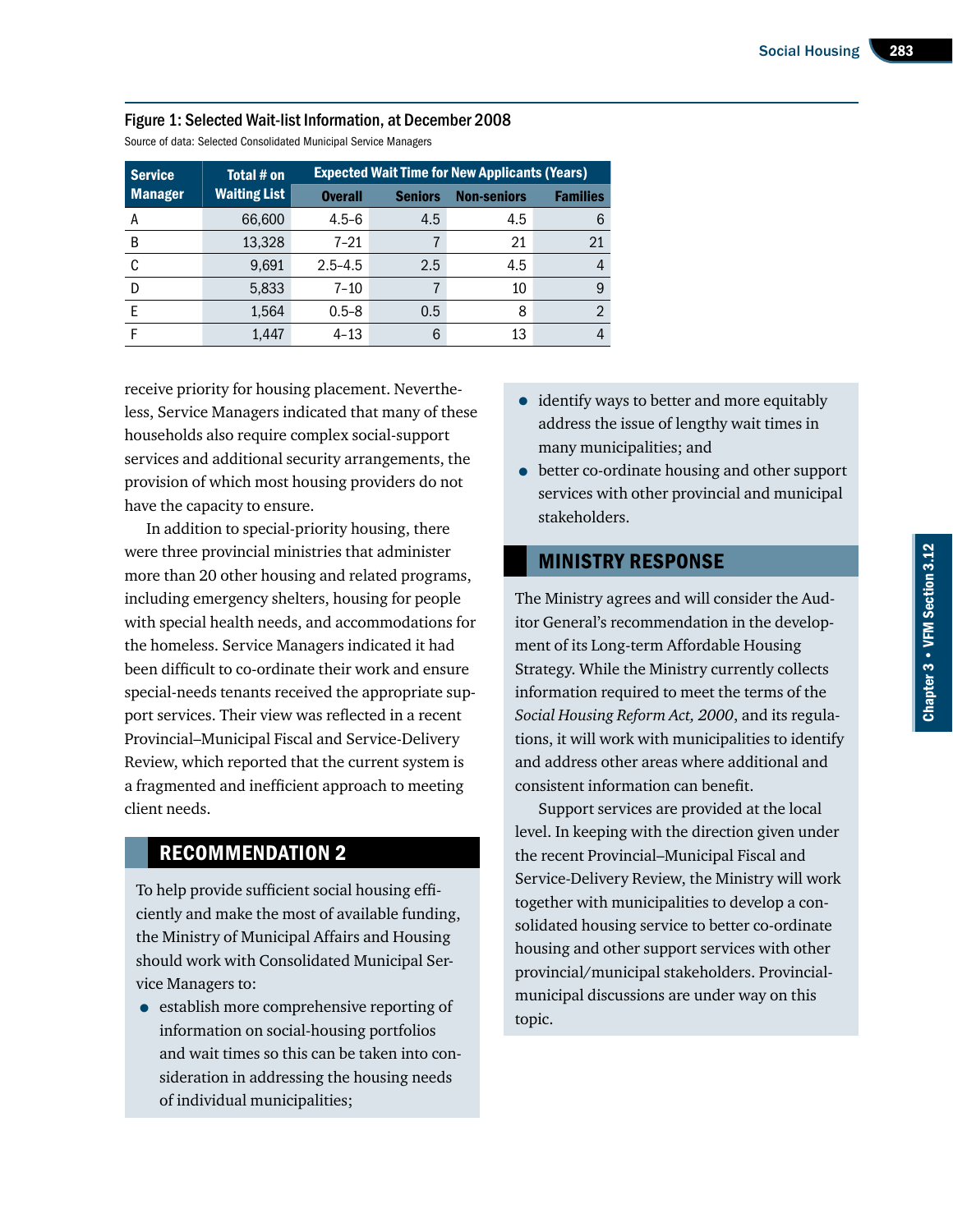#### Social Housing Portfolio

Like any other properties, buildings in the social housing portfolio require regular maintenance and periodic replacement of major capital items, such as roofs, underground garages, elevators, and mechanical systems to maintain and prolong their service life because it costs far more to build new units than to properly maintain existing ones.

Prior to downloading, all public-housing units were owned by the Ontario Housing Corporation and capital requirements were funded through the Corporation's annual budgeting process. In the case of privately owned non-profit and co-operative housing, each housing provider was required under its operating agreement with the province to contribute a portion of the operating subsidy to a separate capital-reserve fund to address capital repairs and replacements.

After the decision was made to transfer social housing to the municipalities in the late 1990s, the Ministry commissioned studies to determine the condition of the housing stock and the related capital-funding requirements for the public, nonprofit, and co-operative portfolios. These studies concluded that the social housing stock was in good condition overall. The required annual capital funding for the publicly owned portfolio was determined to be in the \$100‑million range. About \$52 million of this would be funded through the federal annual contribution and the remainder by Service Managers.

With respect to the non-profit and co-operative housing providers, their previous operating agreements with the province were terminated at devolution. The *Social Housing Reform Act* requires these housing providers to continue contributing to a capital-reserve fund. Except for a few large municipalities, their contributions were being managed by the Social Housing Service Corporation, created under the *Social Housing Reform Act* in 2002. Examples of the services that the Corporation provides include the pooling of capital reserves, group insurance, and bulk purchasing.

#### Condition of Social Housing Stock

Notwithstanding the reasonably good condition of the social housing stock at the time of devolution a decade ago, social housing stock has deteriorated since that time, particularly those properties within the public-housing portfolio. This has been a significant and growing concern to municipalities because the average property in the public-housing portfolio is close to 40 years old and capital maintenance costs are rising more quickly.

While this concern has been identified by various stakeholders, there was a lack of up-to-date and reliable information on the province-wide condition of housing stock. Currently, such information would only be available if housing providers carried out their own building-condition assessments, which provide estimates of the cost and time frames for repairing or replacing various building elements. The results could then be used, for instance, to create a capital-reserve fund to cover replacement costs. For example, the Toronto Community Housing Corporation, which owns 60,000 social housing units accounting for two-thirds of Toronto's social housing stock, carried out such an assessment in 2006 and estimated that \$300 million was needed for immediate capital repairs. However, the Ministry did not have any information on how this estimate was determined or the magnitude of this issue on a province-wide basis.

The average age of the non-profit housing portfolio was lower than that of public housing. Many non-profit projects were built in the late 1980s to early 1990s, resulting in an average age of about 18 years. In addition, the non-profit housing providers' agreements with Service Managers were structured to require reserve funds for future capital repairs. As of 2007, the Social Housing Services Corporation invested and administered approximately \$400 million in capital reserves on behalf of non-profit housing providers. Nevertheless, the Corporation indicated that some non-profit providers were in crisis and most of the properties were just reaching the stage in their life cycle where major repairs would be necessary. However, on an overall basis,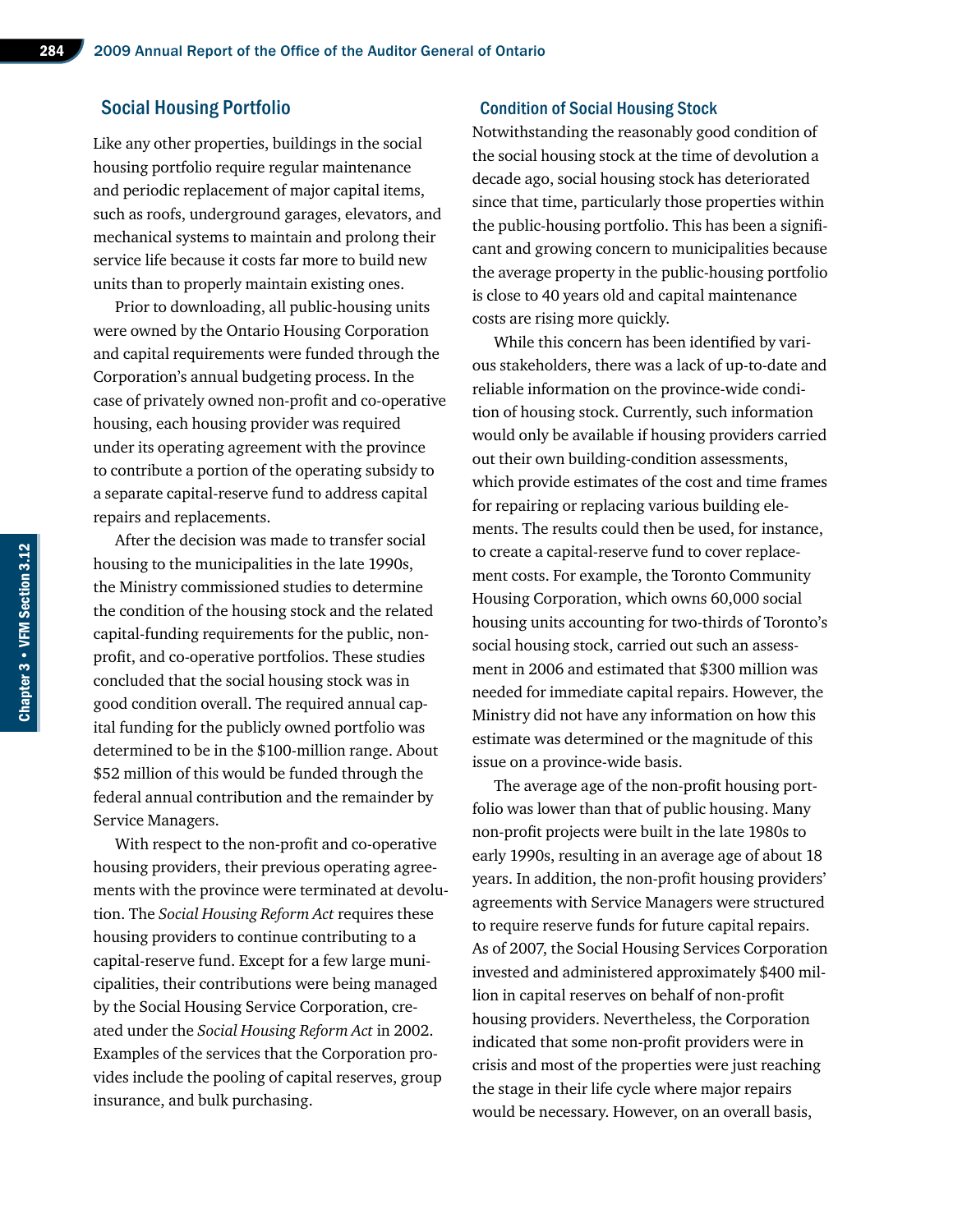the non-profit housing portfolio was in better condition and should be better able to address its capital requirements than should public housing.

Service Managers indicated that, as the housing stock continues to age, access to suitable financing to help pay for maintenance and repairs was emerging as a major issue. One potential source of financing, for example, would be to re-mortgage properties. However, the province had generally not agreed to housing providers' proposals to refinance, citing the province's potential liability under the Social Housing Agreement that requires Ontario to compensate CMHC for any costs arising from the default of housing providers. In the opinion of some Service Managers it is they, and not the province, who are responsible for the costs of such defaults. The Ministry should re-assess the implications of the Service Managers' refinancing proposal to determine if it may be a viable solution.

#### Asset Management

Good asset-management practices, including regular preventive maintenance, are essential to prolong the life of housing assets and avoid costly repairs in future. In addition to lacking information on the condition of the social housing stock, the Ministry had no information about whether Service Managers have established good asset-management practices and whether housing providers were following them. The poor condition of some properties could be due to delays in carrying out the regular maintenance required to prolong the life of the assets. Due to increasing operating costs, we understand that some housing providers may be redirecting funds away from regular maintenance to fund more urgent day-to-day operations.

Energy-efficiency upgrades could also help free up some funds for maintenance. Older publichousing projects, for example, were built using less modern technology. Upgrading these buildings to contemporary energy-efficiency standards would generate operating-cost savings that could be used for other required capital-maintenance projects.

The Ministry has recently initiated the development of an asset-management strategy with the Social Housing Services Corporation to help housing providers improve their practices in this area. Although it was in the early stages of development, this is a much-needed initiative.

# Recommendation 3

To ensure that the housing stock is safe and of acceptable quality and that it will achieve its expected service life, the Ministry of Municipal Affairs and Housing should work with Consolidated Municipal Service Managers to:

- carry out periodic building-condition assessments and ensure that such information is summarized on a province-wide basis; and
- develop an effective funding and financing strategy for raising the capital investment required to reduce the capital maintenance backlog and sustain proper maintenance of housing stock, including consideration of requirements that a capital reserve be established for public-housing stock.

The Ministry should also continue to work with the Social Housing Services Corporation to assess the cost/benefit of implementing modern energy-efficient measures, and facilitate adoption of such measures by housing providers.

## Ministry Response

In 2008, the Ministry helped fund the establishment of an Asset Management Centre for Excellence by the Social Housing Service Corporation to provide the support and expertise that social-housing providers can draw upon in maintaining their buildings. The Centre promotes and recommends best practices for building condition audits and other capital planning activities. Service Managers may choose to use some of the funding under the new Social Housing Renovation and Retrofit program, established in 2009 to upgrade social-housing projects, for building condition audits.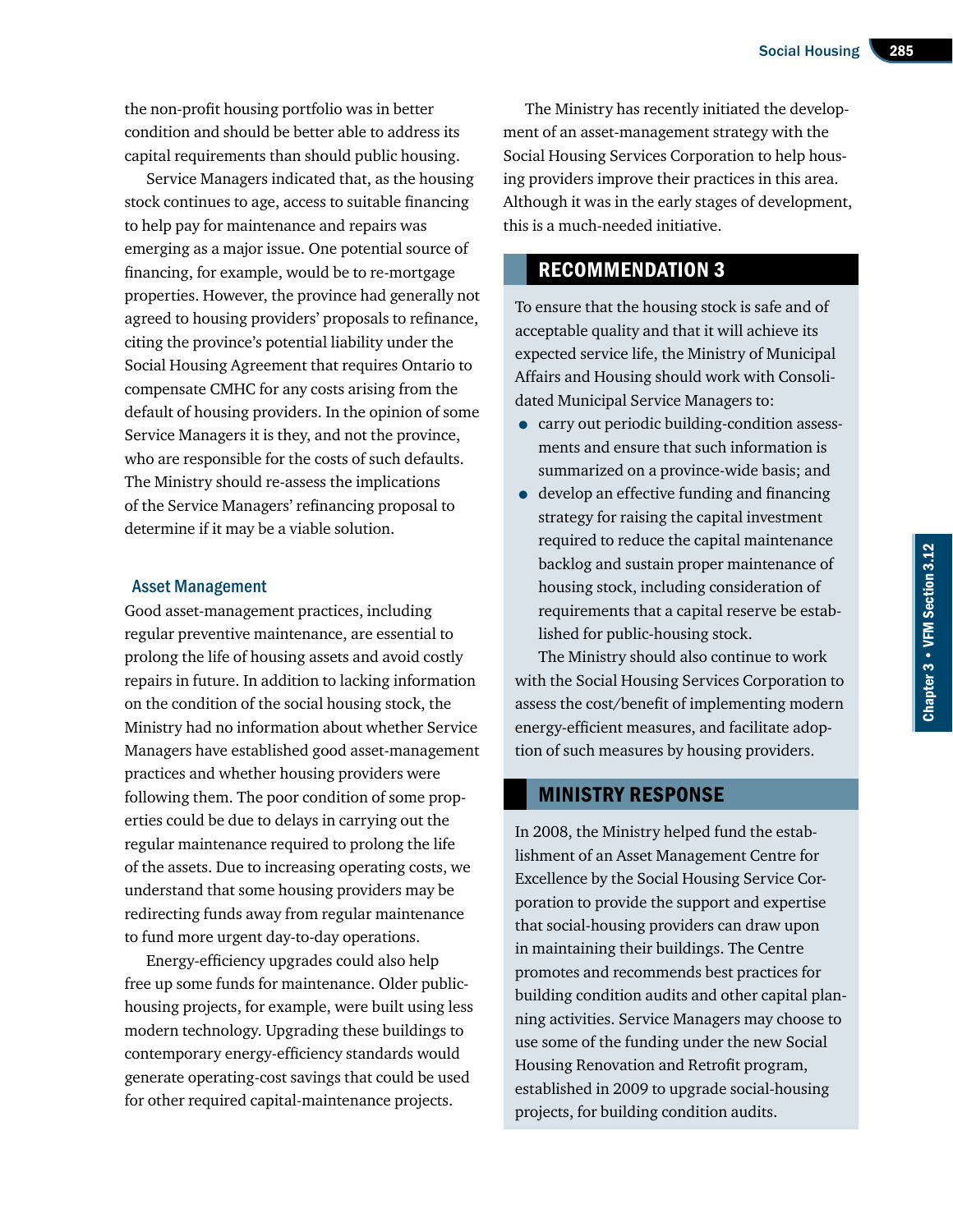With respect to raising the capital investment required to reduce the capital maintenance backlog, under the government's Poverty Reduction Strategy announced in 2008, most social-housing providers are now able to apply to Infrastructure Ontario for low-cost capital loans. In addition, an Asset Leveraging Working Group co-chaired by the Ministry with the Social Housing Services Corporation is developing proposals for refinancing and renewing the social housing portfolio.

With respect to energy-efficient measures, there are minimum energy-efficiency requirements under the new \$704‑million Social Housing Renovation and Retrofit Program. Specifically, \$70 million of this new federal– provincial funding is targeted for renewable energy initiatives. The Ministry will continue to consider other options for energy efficiency in the sector.

## Federal Funding of Social Housing

As part of the Social Housing Agreement, the federal government began providing annual block funding to the province in 1999. The funding has several components, including capital costs, ongoing operating costs, and debt-servicing costs. The first annual payment amounted to \$525 million and total subsequent payments decreased each year as the federal government's operating agreements with housing providers began to expire. Starting in 2015, a large number of agreements will begin to expire, which means Service Managers will have to maintain the same number of units with declining federal funding, as shown in Figure 2.

The province's *Social Housing Reform Act*  requires Service Managers to maintain a prescribed minimum number of rent-geared-to-income units despite the eventual end of federal funding. No agreement has been reached with the federal government for continued funding and all agreements

will have expired by 2032. This issue is critical for some municipalities, who derive the bulk of their social housing budgets from federal funding.

Under these circumstances, some housing projects would no longer be financially viable because rental revenues are insufficient to cover operating costs, even when the property is mortgage-free. Properties housing a high proportion of households that pay low rent would be affected the most because they depend largely on government subsidies to meet operating costs. The expiry of these funding agreements without commitments to establish new ones could force non-profit and co-operative housing providers to stop providing a large number of social housing units. The majority of Service Managers who responded to our survey noted that they have yet to find a solution to deal effectively with this issue. The Ministry indicated the province has had ongoing discussions with the federal government regarding the pending decline in federal funding. However, there has not been any commitment from the federal government to renew the funding and the Ministry had not developed a contingency plan to address this situation.

With respect to the provincial requirement for maintaining the prescribed minimum number of housing units, Service Managers indicated that the numbers were imposed by the province at the time responsibility for social housing was handed over to municipalities to protect the level of existing housing stock. Some Service Managers said that both the number and composition of housing units has never reflected the demographics and housing demand of municipalities, particularly as it has been nine years since the province downloaded this responsibility.

Service Managers also noted a difference between what the federal government transferred to the province under the Agreement and what the Service Managers received from the province, even though the Agreement stipulates federal funding must be used for eligible housing programs.

Our analysis of data supplied by the Ministry for the years 2000 to 2008 indicated that the federal government forwarded about \$4.8 billion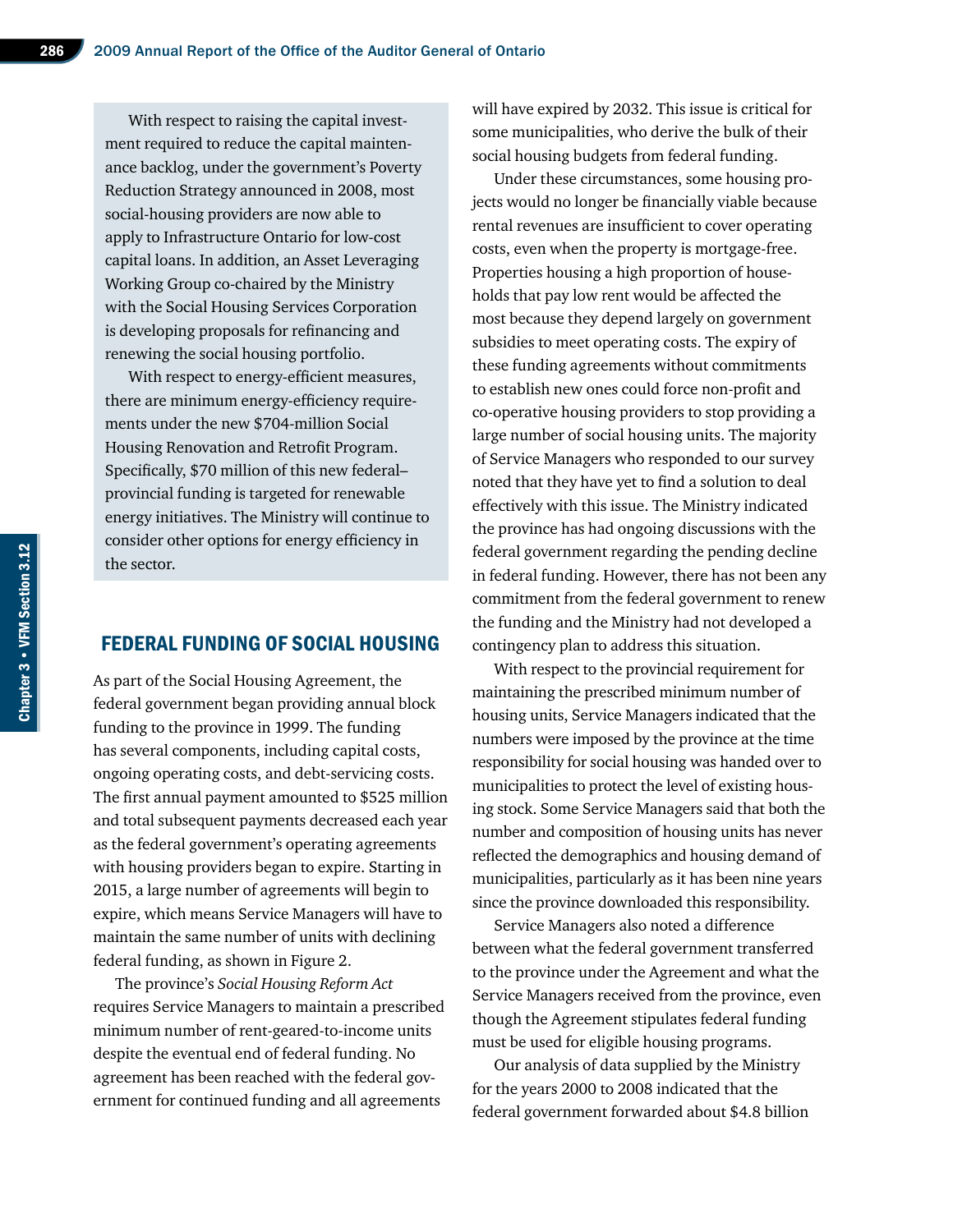

Figure 2: Expiry of Funding Agreements with Federal Government for Social Housing, 2000/01–2033/34 (Units) Source of data: Ministry of Municipal Affairs and Housing

to Ontario for social housing during that period. Of that, approximately \$3.8 billion was allocated to Service Managers and their predecessors in the period before devolution took full effect in 2001 for eligible programs under the Agreement. Another \$414 million was allocated to other provincial and municipal social housing programs under the Agreement. For the remaining federal transfer of about \$620 million, ministry figures show:

- Approximately \$290 million was allocated to another provincial social housing program; and
- The province withheld \$330 million, of which it designated \$198 million—\$22 million a year for nine years—as what it called a "provincial constraint." The Ministry was unable to provide support that this and the remaining \$132 million were spent on housing.

The Ministry explained that Service Managers' social housing expenditures and not just those of the province were counted towards fulfilling the Agreement's term that federal funds be spent only on eligible social housing programs. As long as the combined annual social housing expenditures of the Ministry and Service Managers exceeded the total federal transfer, the Ministry considered itself to be in compliance with the Agreement. The Ministry indicated that its legal counsel had confirmed that there were no legal concerns about this arrangement.

Nevertheless, we noted that although the \$3.8 billion transfer to Service Managers was published in the Ontario Gazette, the Ministry had not disclosed the use of the remaining federal funds. Therefore, Service Managers generally were not aware of the portion of federal funds spent on other housing programs. Consequently, they questioned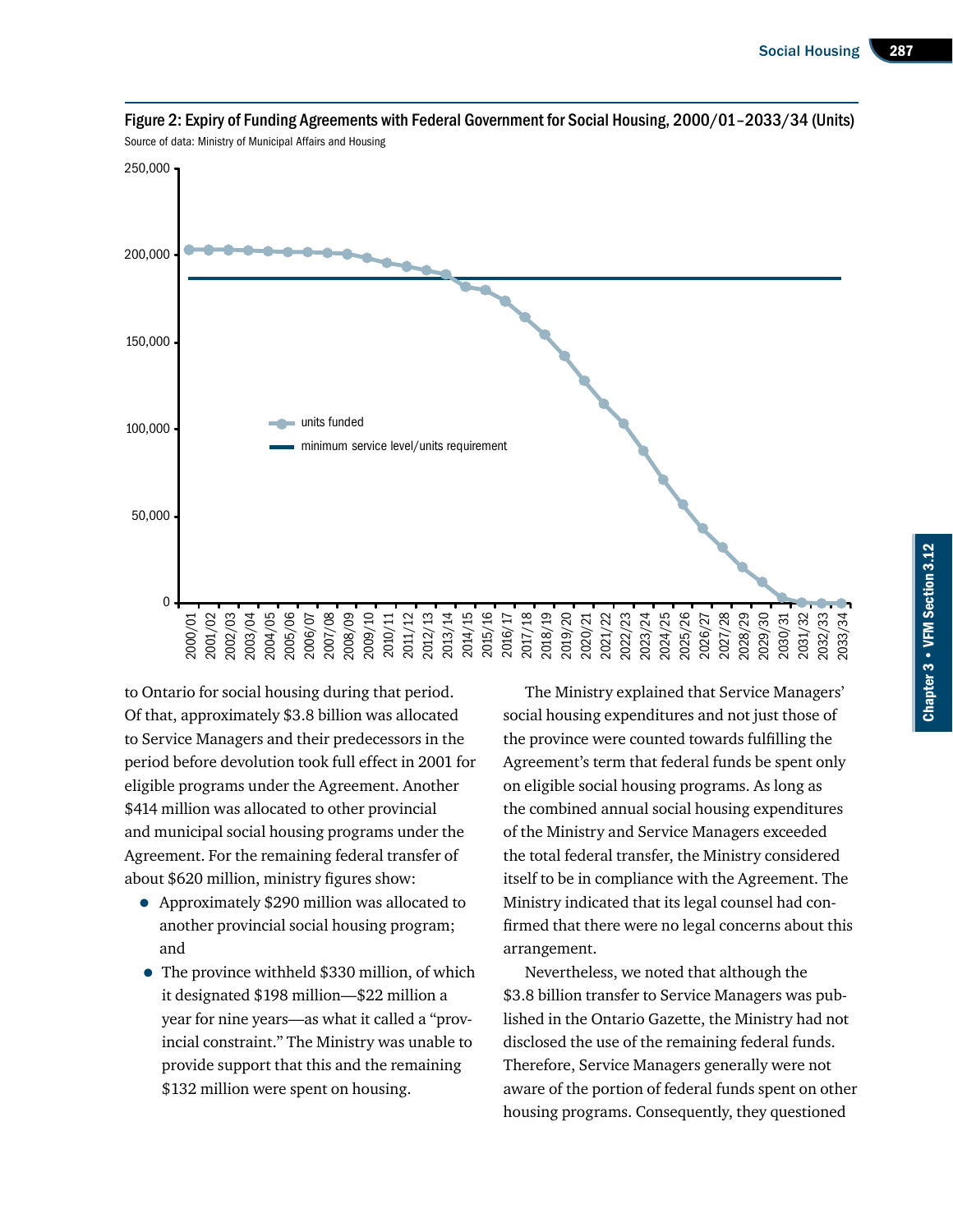the difference between what the federal government transferred to the province and what they actually received.

# Recommendation 4

To mitigate the possible impact of continuing decreases in federal funding on the supply of social housing, the Ministry of Municipal Affairs and Housing should:

- develop a plan for options, should negotiations with the federal government for continued funding for the social-housing portfolio be unsuccessful;
- work with Consolidated Municipal Service Managers on alternatives to the current system of maintaining the required number of housing units with an aim to better match the supply of social housing to the demand in each municipality;
- review its current methodology to ensure funding allocations are fair and federal funds are spent on eligible housing programs; and
- provide a full and public accounting of how all federal funding provided for social housing was spent.

### Ministry Response

The Ministry, in co-operation with other provinces and territories, continues to raise this issue with the federal government.

The consensus recommendations of the Provincial–Municipal Fiscal and Service-Delivery Review have supported the local responsibilities for social housing. Once expenditures identified to be transferred to the province have been implemented, municipalities will have \$1.2 billion a year in net benefits so that they can respond to social housing and other local priorities.

The Ministry will work with service managers to support them in understanding the levels of discretion they currently have to change the composition of social housing units

with their existing funding, and still meet their service standards requirement under the *Social Housing Reform Act, 2000*.

The Ministry will review its current methodology for federal funding allocations, including principles of fairness. We are consulting on a long-term affordable housing strategy that could include future funding relationships.

The Ministry currently provides accounting of its revenues and expenditures according to the Printed Estimates and Public Accounts process, and reports annually to the CMHC on how the federal funding received by the province under the Social Housing Agreement is spent. The Ministry will consider how best to provide further information on how federal funding received under the Agreement is spent.

#### Recent Funding Initiatives

In partnership with the federal government, the province recently began to provide Service Managers with funding for new housing programs. We noted that the Ministry had sufficient controls in place to ensure Service Managers complied with the requirements of these new programs, but we found there was little information or front-end analysis in place to assess these new funding initiatives and ensure they would have the desired impact on social housing. There were, for example, no business cases that detailed all the costs and benefits of the new programs. In addition, there were virtually no accountability or reporting requirements for measuring the impact of funding provided. The following are some examples from our review of some of the new programs.

# Delivering Opportunities for Ontario Renters [DOOR]

DOOR was a one-time, \$127‑million capital grant program to Service Managers in the 2006/07 fiscal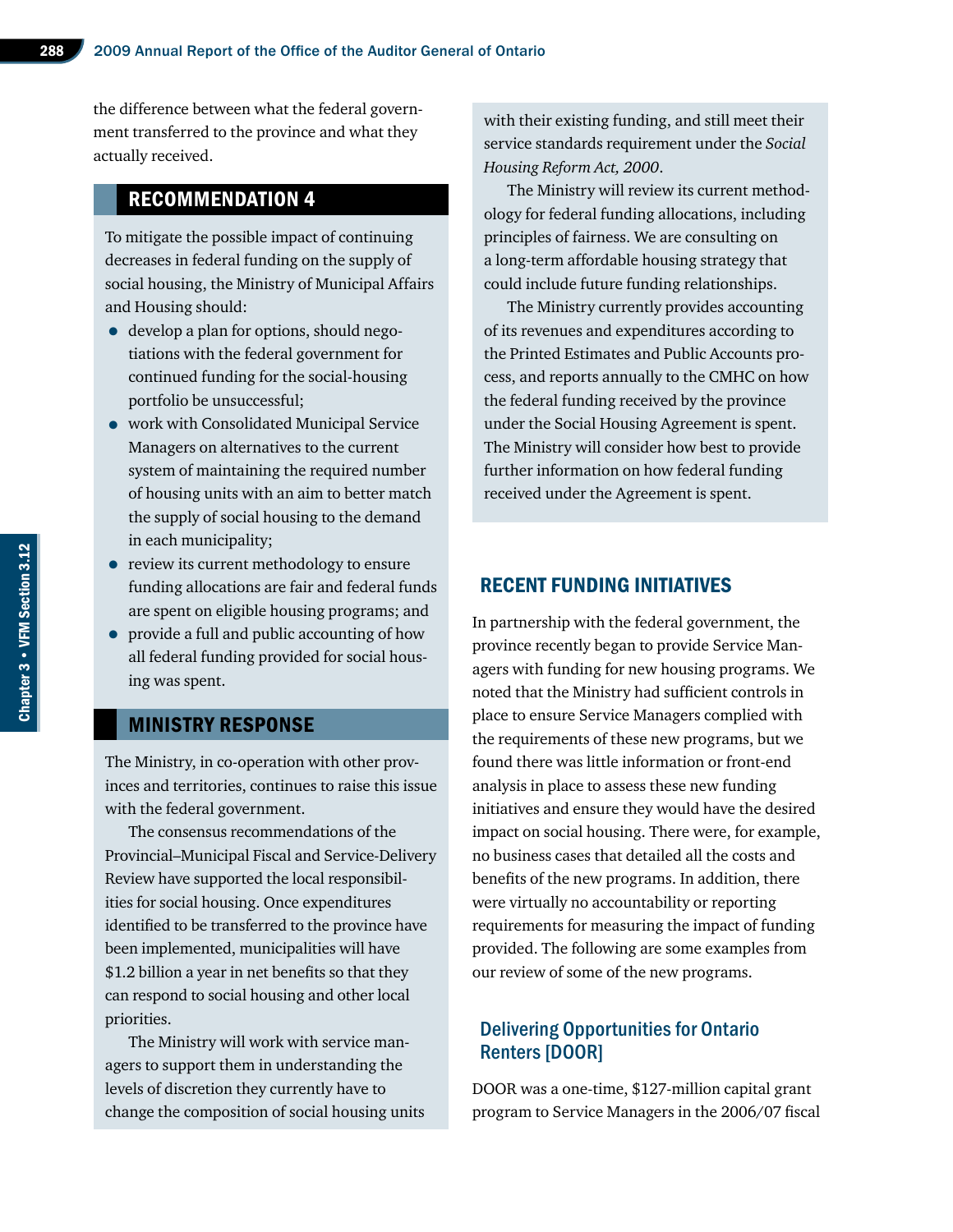year to support the delivery of housing for lowincome households. Grants were made without condition or reporting requirements, leaving the Ministry unable to determine whether funds were being spent fulfilling the most critical social housing needs.

# Social Housing Capital Repairs

In its 2008 budget, Ontario announced investments in municipal infrastructure that included \$100 million to address urgent capital-repair needs of the social housing stock. However, as the Ministry had no information on the condition of the social housing portfolio, allocations were made in the 2007/08 fiscal year based on each Service Manager's proportion of units in the social housing portfolio rather than on actual need for capital repairs as determined by ongoing condition assessment and sound asset-management practices.

#### Affordable Housing Programs

The CMHC defines households as being in core housing need if their dwelling falls below certain standards of adequacy, suitability, or affordability, which is defined as rent not exceeding 30% of gross total household income. In 2002, the Ontario government introduced the Canada–Ontario Affordable Housing Program (Program) in partnership with the federal and municipal governments. The Program, intended to create more than 18,000 units of affordable housing for households on social housing lists, or those eligible to be on such lists, included several components and had a total funding commitment of \$624 million as of March 31, 2009. The federal government contributed \$348 million of the total while the province contributed the remaining \$276 million. New affordable housing would be created primarily through construction of new rental units, home ownership, and through rent supplements to landlords. In Northern Ontario, funds would also be available to assist with home repairs. Our audit focused on two

components of the Program, as described in the following sections.

#### Rental and Supportive Program

The Rental and Supportive Program (Program) was intended to promote construction of new rental units for low- to moderate-income households by providing up to \$70,000 per unit. Currently, a federal contribution of up to \$26,600 per unit was to cover capital costs primarily, while the provincial contribution of up to \$43,400 per unit would pay mortgage and operational costs so as to keep rents affordable for 20 years. As of March 2009, commitments to the Program were about 10,000 units costing \$498 million.

Under the Program, housing providers would for 20 years charge affordable rent, defined as 80% of the average market rent as determined each year by the CMHC. Service Managers were required to establish maximum income levels under which households qualify for these units, along with a process for verification of tenant incomes.

According to Program guidelines, rentalhousing-unit allocations were determined using a formula that took into account core housing needs and population growth. In addition, Service Managers were required to submit for the Ministry's approval a Housing Delivery Plan that addressed areas such as the housing groups to be targeted, eligibility criteria, and the strategy for take-up and delivery of the units. This was a good basis for making such allocation decisions and we found that the proposed Housing Delivery Plans contained comprehensive information on the municipalities' housing projects and their strategy. However, other than a checklist, there was no evidence that the Ministry had evaluated the Housing Delivery Plans and used the excellent information contained within to make their allocation decisions.

In addition, Service Managers had to report on their projects annually—but the only information required of them was the number of units occupied, and assurances that they were charging 80% of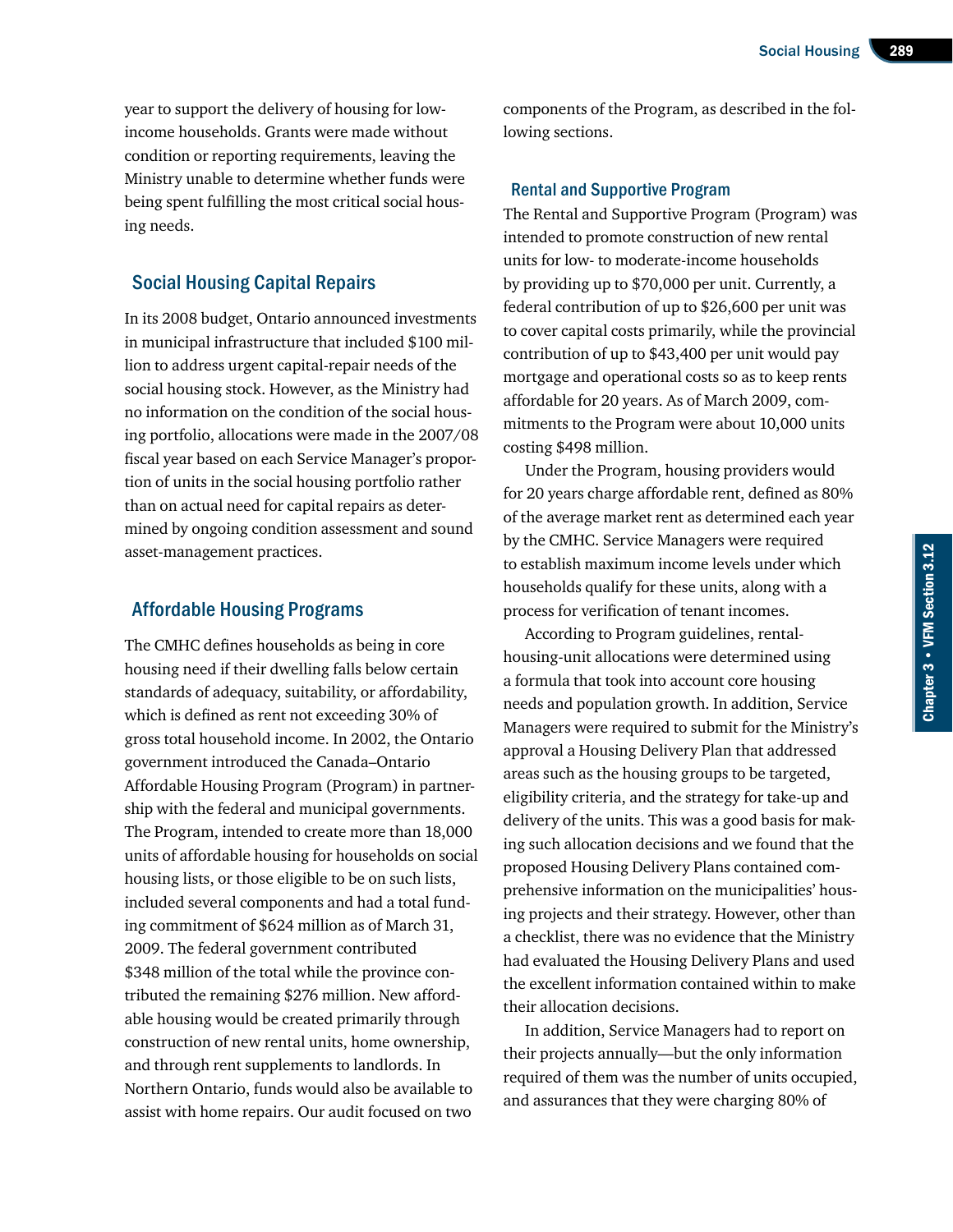average market rent for the units. They were not required to report on their success in meeting Program objectives or their Housing Delivery Plan. As well, the Ministry had not ensured that Service Managers submitted reports on a timely basis as required.

We noted that the Program objective of achieving 80% of the CMHC's average market rent for new units would be met, and that the overall supply of affordable housing did increase. however, many people on the waiting list could not afford the rent. The CMHC definition of affordable housing stipulates that households should not have to pay more than 30% of their pre-tax income on rent. We determined that more than half of the units in this Program would still be unaffordable for households on waiting lists, or eligible to be on the lists. For example, the average income of households on the waiting list in 2008 was \$15,000, putting their maximum affordable rent at \$375 a month. Our analysis showed that average rent for the new units was \$715 per month, meaning that households would need incomes of at least \$29,000 annually (on average) to consider these units affordable. The program may therefore assist moderate-income households but will do little for low-income households.

#### Housing Allowance/Rent Supplement Program

The Housing Allowance/Rent Supplement Program (Program) was established in 2005 to help bridge the gap between the rent that a household can afford and the actual market rent. This program was intended for lower-income households on, or eligible to be on, the waiting list. All funding for the program was provided by the federal government, which originally committed \$80 million for 5,000 units to be paid out in five-year agreements spanning the years 2005 to 2013. However, by March 2008, the deadline for committing to new agreements, the take-up had been just \$57 million and 3,721 units.

Service Managers attributed the relatively low participation level to concerns with the Program's design. For example, they cited the fact that under the Program, the agreements could last just five years and apply only to vacant units. That left prospective tenants facing the expense of having to move again in five years when the subsidy ran out. Service Managers said they would have preferred the supplements be provided to households for existing units rather than require them to move to vacant units.

# Future Funding Initiatives

In addition to the above recent funding initiatives, in March 2009, as part of the federal–provincial economic stimulus package, both levels of government announced an increase in their investment in social and affordable housing of more than \$1.2 billion over the next two years, to be funded equally by the two levels of government. As indicated earlier, the Ministry's efforts had focused on ensuring Service Managers complied with program requirements. It had not established and dedicated staff resources toward monitoring the success of its funding programs in achieving their desired impact. Improvements to the Ministry's system of monitoring funding programs are needed to ensure these funds are spent cost-effectively.

## Recommendation 5

To ensure that funding provided achieves the desired social housing impact, the Ministry of Municipal Affairs and Housing should require that:

- each new funding program is supported by a detailed business case; and
- adequate accountability mechanisms for reporting on the results achieved by Service Managers for the funds provided be put in place for all funding programs.

In addition, the Ministry should make any necessary changes to ensure it has the resources and organizational capacity to properly monitor